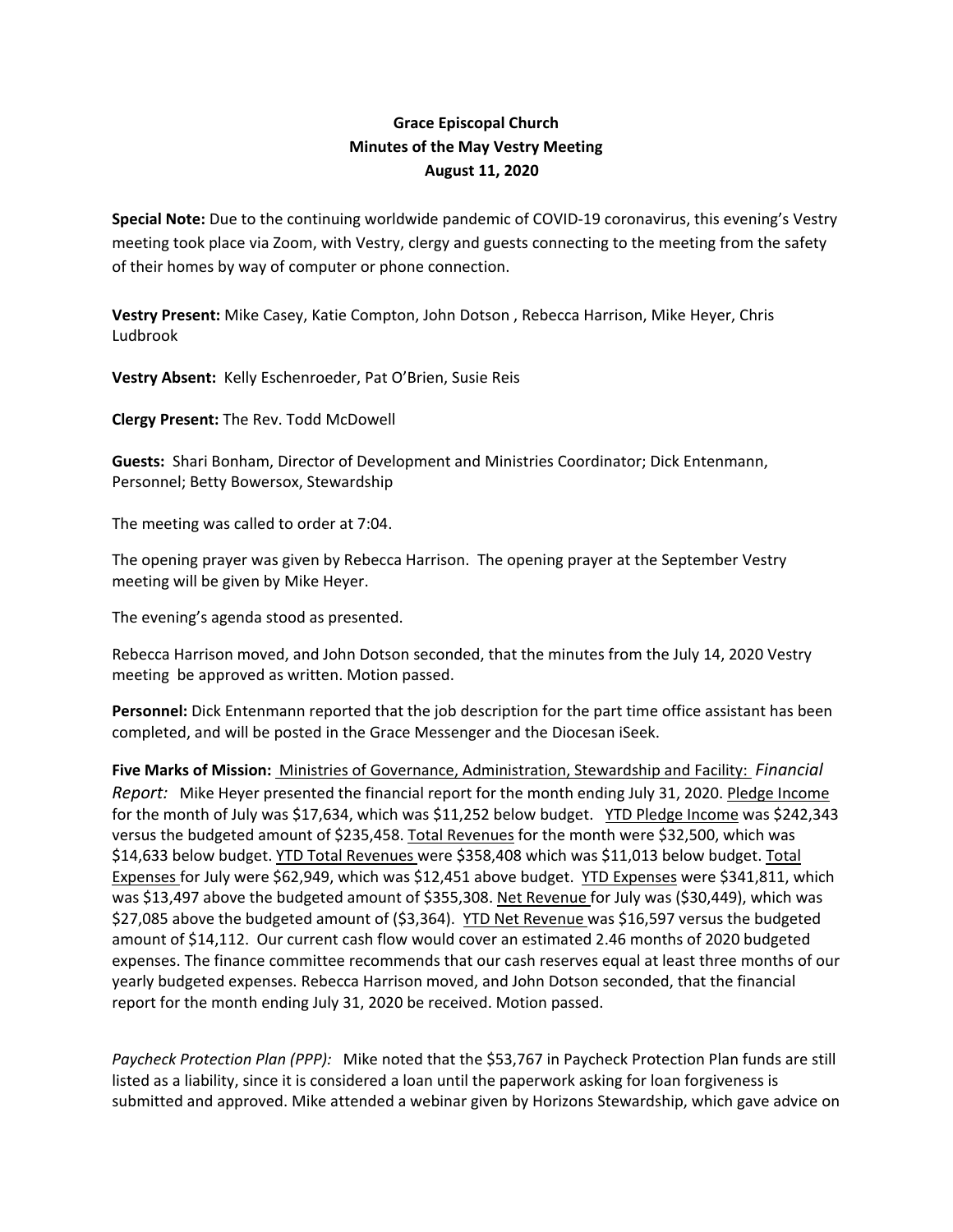the finer points of submitting the loan forgiveness application for the PPP funds. Mike stressed that careful records are being kept, and that the application for loan forgiveness will be filled out very carefully. He is confident that loan forgiveness will be granted.

*Capital Campaign Status:* Mike reported that the Our Journey Continues capital campaign fund has received \$376,332.31 so far. That total represents about 2/3 of the amount pledged, with nearly two years left in the campaign.

*Streaming System Funding Options:* The total cost for the audio/visual system needed to stream church services is \$27,794.00. A \$6,000.00 donation has been received from a parishioner towards the expense, and a matching grant application in the amount of \$10,000.00 has been submitted to the Diocese. The Finance Committee provided the Vestry with six options to fund the streaming system. Option six reads: "Borrow the needed funds from the Capital Reserve Debt Reduction Account. We currently have \$27,001 in this account. At the end of the year, if we would show a positive net income, then those funds would be used to repay this loan. If we were not to have a positive net income large enough to repay the full loan, then we would take the funds needed to repay the loan from the Legacy Fund." John Dotson moved, and Rebecca Harrison seconded, that the Vestry accept option six from the list of recommended funding options provided by the Finance Committee to borrow the needed funds for the purchase of a streaming system. Motion passed.

Proclaim the Good News: *Worship, Music:* Father Todd reported that services continue to be recorded and are available online. The Rev.Renee Fenner officiated at the August 9 service. The Executive Committee met on August 11.

Ryan Missel has been recording church services, but will be leaving for seminary at the end of the month. Tom Petrie will take over the recording duties. A streaming team of three or four volunteers will be formed.

Teach, Baptize and Nurture New Believers: *Invite, Welcome, Connect* : Shari Bonham reported that she is working on changes to the website.

Respond to Human Need, Seek to Transform Unjust Structures: *Outreach Programs, Activities:* Father Todd noted that John and Sandy Adams are transitioning into the leadership role for Grace's Trinity Hot Lunch program.

Kirkwood United Methodist Church will be hosting a drive‐thru food giveaway at the end of August. Kirk Care will provide support for the event.

**Junior Warden Report**: Junior Warden Rebecca Harrison was happy to report that Monday night's wind storm did not damage any trees on the church grounds. Rebecca is working with the bookkeeper at Walter Knoll Florist to resolve a billing issue

**Senior Warden Report:** *Personal Calls:* Senior Warden Mike Heyer reminded Vestry members to make their Vestry contacts with parishioners.

**Report of the Rector:** Father Todd informed the Vestry that he will be meeting on Friday with Tom Petrie to further discuss the streaming equipment.

Father Todd noted that the discussion on the Bishop's Covenant to Root Out Racism will be postponed until the September Vestry meeting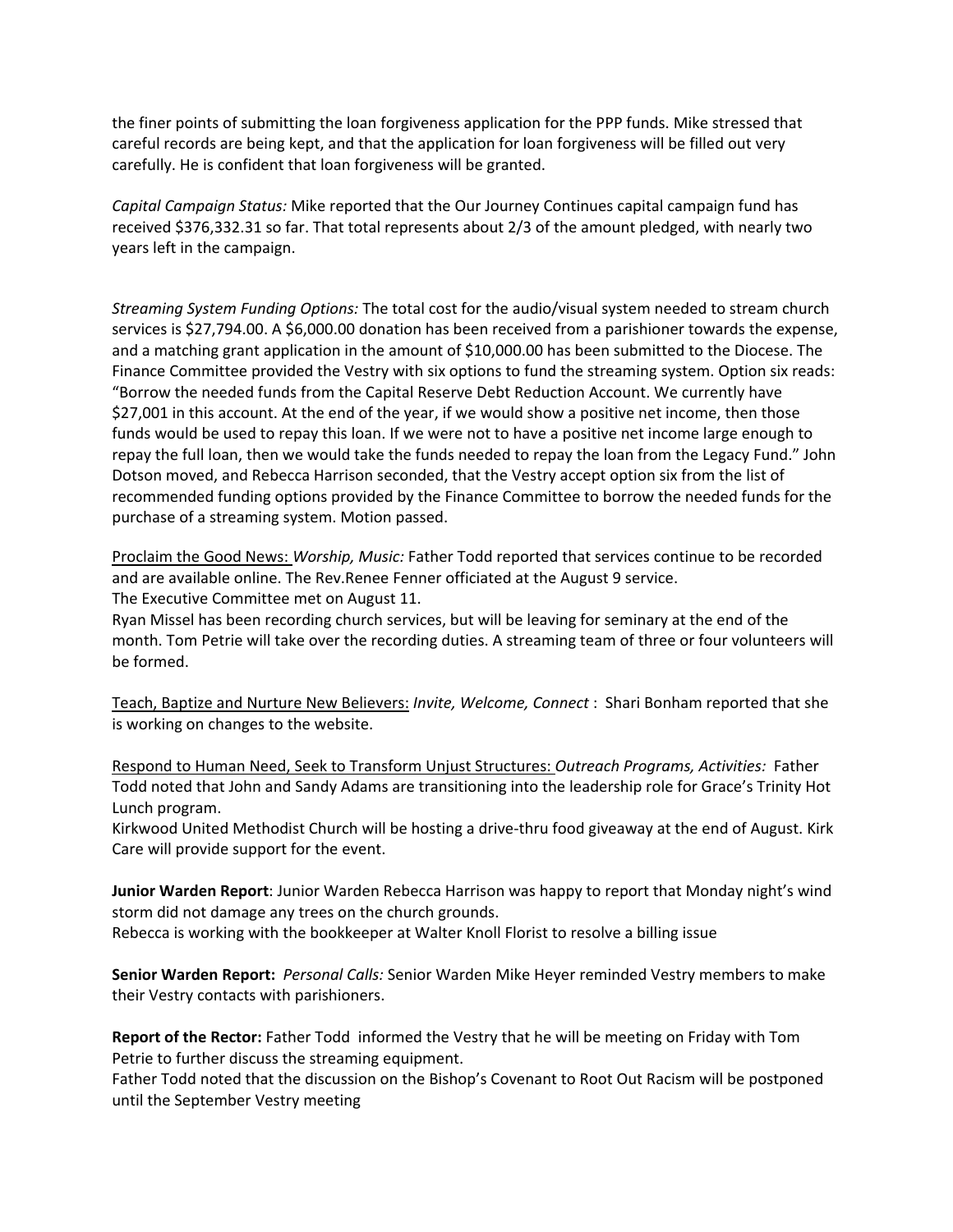The evenings meeting concluded with a reading of Compline.

Mike Heyer moved, and Rebecca Harrison seconded, that the meeting adjourn. Motion passed.

Meeting adjourned at 8:04.

Respectfully submitted

Sue Nixon Secretary of the Vestry